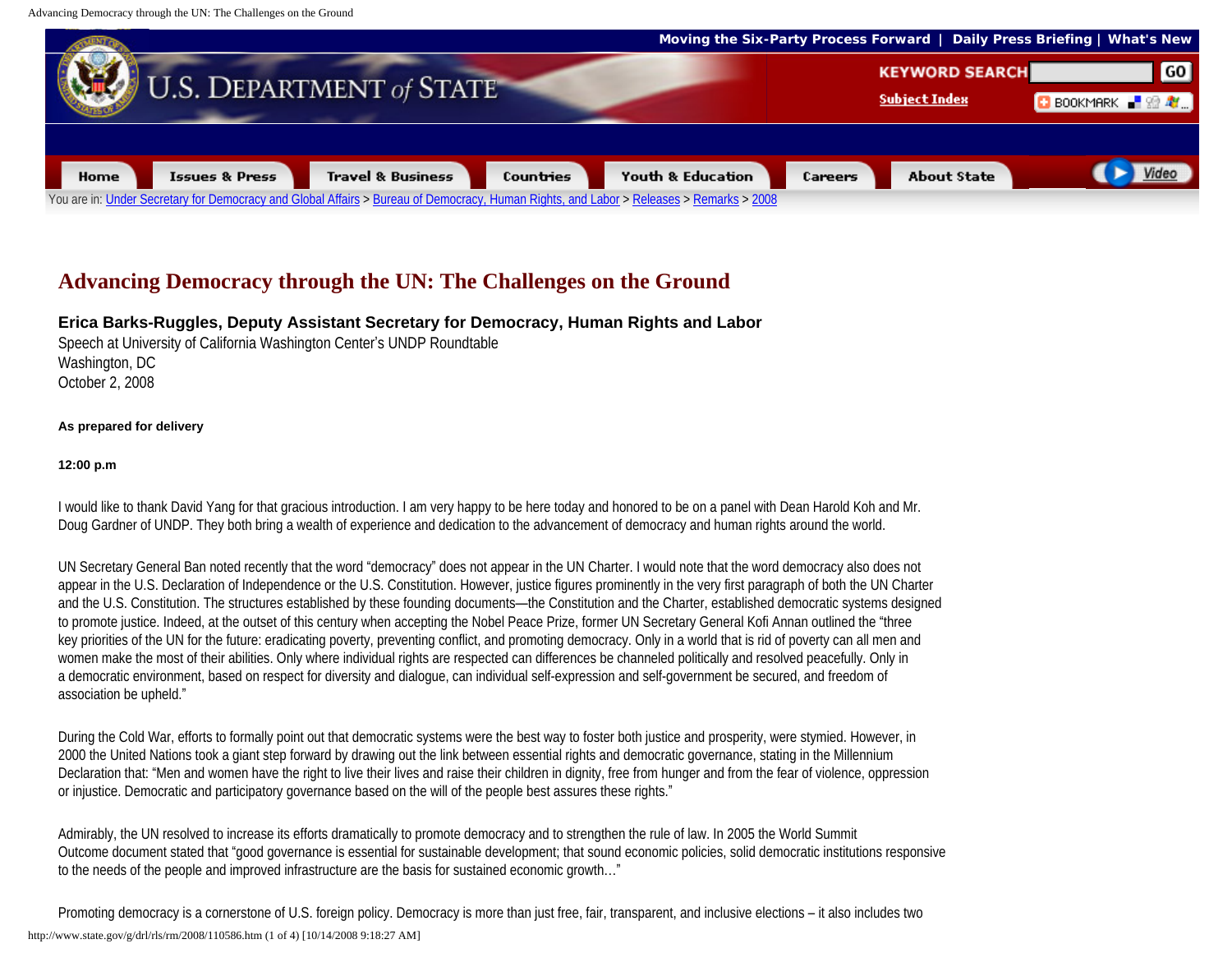other pillars: good governance and strong democratic institutions--including an independent judiciary -- and, a strong civil society and an independent media ensuring government accountability. For decades, through the Agency for International Development and the work of my own Bureau at the State Department, the Bureau of Democracy, Human Rights and Labor, and our Embassies overseas, the United States has been on the ground in many countries promoting democracy, human rights, and the development of the necessary institutions to underpin them.

We are optimistic about the gains made in democracy over the last twenty years. We have seen much of Latin America and many countries of Asia, Africa, and Europe move from authoritarian or even totalitarian systems to become vibrant democracies. The United States, the international community, and most importantly, the citizens of countries undergoing democratization have strong reasons to hope that they will be better off living under a democratic form of government than they were living under their non-democratic predecessors. Democratic systems are not perfect, but they hold more promise for responsible, responsive, inclusive government that respects the rights of all citizens than any other system.

National programs alone, however, are not enough. The involvement of the international community is vital to the success of democratization efforts. Let me take a few moments and discuss some of the specific UN organs that are most active in promoting democracy and human rights, and share some perspectives on what they are doing well and what can be improved upon, at least from the U.S. government's perspective.

We deeply respect the work that the Office of the High Commissioner on Human Rights is doing globally to promote human rights and democratic governance. A measure of that respect is the voluntary funding we provide to OHCHR on top of our contribution to the regular UN budget; in fact, the \$10.5 million we donated in 2007 made the U.S. the largest voluntary contributor to the OHCHR's budget. Furthermore, we strongly supported the doubling of the OHCHR's budget as one of the outcomes of the 2005 World Summit in the belief that additional resources could be directed toward augmenting field activities.

Our experience has been that to be effective promoting human rights and democracy, you need people on the ground. We think the OHCHR could be even more effective if it expanded and deepened its field presence. With offices on five continents and in 10 countries and the Palestinian Territories, we are pleased the High Commissioner's office is out on the front lines of human rights and democracy promotion.

There is no doubt that OHCHR's 15 field offices have a tough job. They have a mandate to advance cooperative assistance on human rights – helping to foster civil society and independent media development, and judicial and legislative reforms that are essential to the protection of human rights and to a functioning democracy. At the same time, OHCHR has a duty to monitor and report on developments in individual countries. This sort of reporting can be difficult for a number of reasons. Most obviously, it can raise the ire of the local authorities whose cooperation is required to some extent.

For OHCHR to be effective, it has to be able to set up new offices when human rights situations in countries make them necessary, as determined by the High Commissioner. We are concerned over efforts by individual countries to constrain OHCHR's missions and to deny it permission to set up new offices in some countries. Country specific activities are at the heart of what OHCHR needs to be doing and their presence in the field has proven vital to improving human rights and fostering cooperation.

We hope that new High Commissioner for Human Rights Judge Navanetham Pillay can continue to expand the role of human rights in world affairs, and ensure the independence of her position despite the efforts of some states to limit her authority. She is personally dedicated to her mission, and particularly, the OHCHR's mandate to protect the victims of human rights violations all over the world. We look forward to working with her.

In one area, however, we disagree. While we have heard her call for governments to reconsider their position on participating in the Durban Review conference, as Secretary Rice has said, we believe it would be inappropriate to participate in ongoing preparations without confidence that it will avoid the problems of the first such conference, which was held in Durban in 2001. Unfortunately, we have no such confidence, and will not participate in a process that encourages voices of intolerance and prejudice. We look to High Commissioner Pillay to assist in undoing the damage that a few have perpetrated on the Durban process.

In that vein, I would also have to note our concern regarding the UN Human Rights Council. It is no secret that we have many issues with the way the HRC has conducted itself since its establishment in 2006. During the negotiations of the new body's structure and mechanisms, we had hoped that the council would be structured to meet the goals stated in the 2005 World Summit Outcome document: "The council should address situations of violations of human rights,

http://www.state.gov/g/drl/rls/rm/2008/110586.htm (2 of 4) [10/14/2008 9:18:27 AM]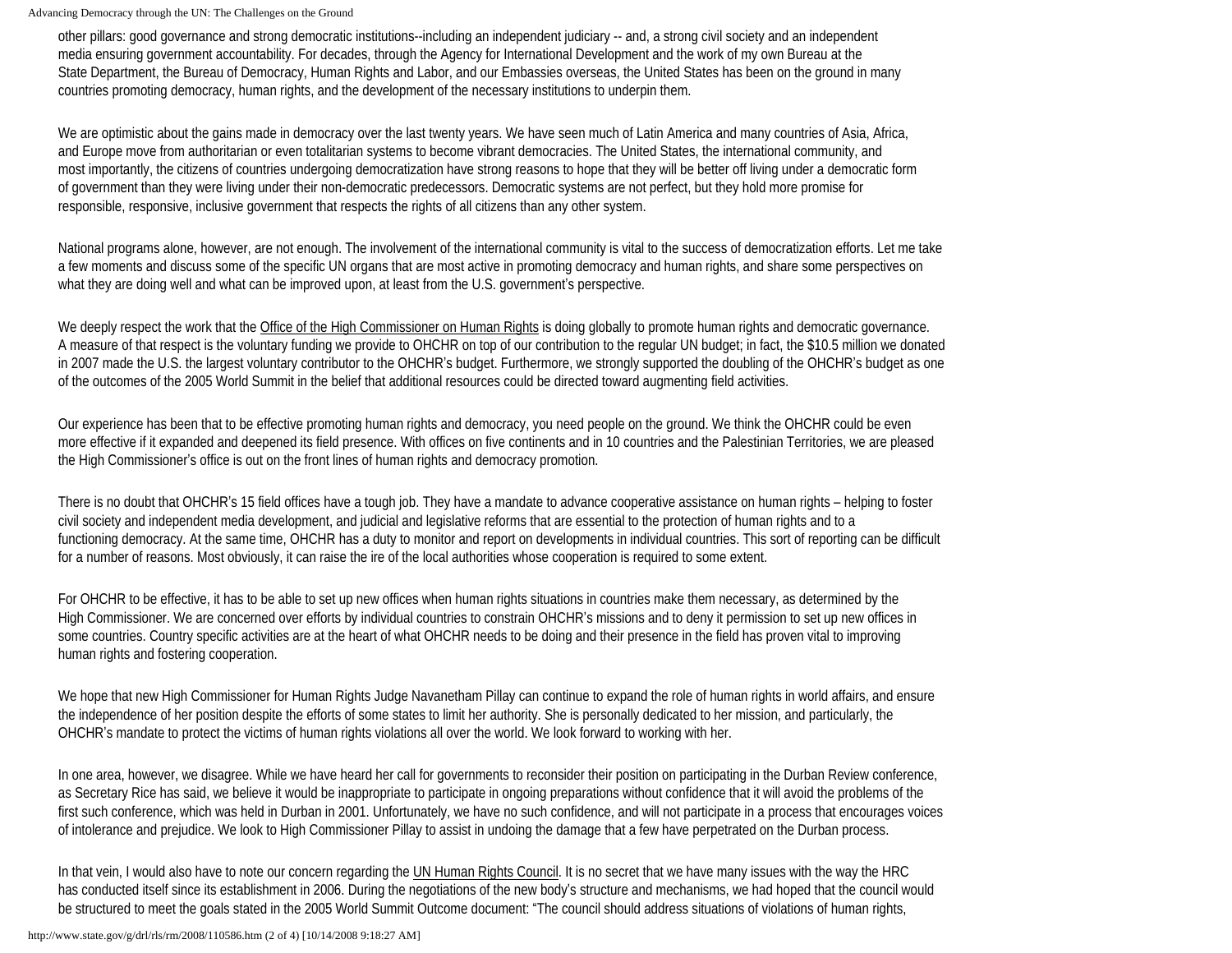including gross and systematic violations, and make recommendations thereon. It should also promote effective coordination and the mainstreaming of human rights within the United Nations system."

Lamentably, the council has not lived up to these ideals. I say lamentably because I know that many dedicated professionals in governments and civil society worked to create the Council. I also say lamentably because we and others around the world had hoped the Council would prove itself a robust forum to debate human rights issues. Indeed, based on the premises that underpin its foundation, it should have been.

Unfortunately, the HRC has failed to adequately address threats to fundamental freedoms and long-established human rights. The Special Rapporteur for Cuba and Belarus were not renewed in June 2007, despite a lack of progress in those countries and their failure to cooperate with the Special Rapporteurs. Human rights violations by the regimes in North Korea, Iran, and Zimbabwe have been ignored. The Permanent Agenda of the Council was fixed in June 2007 with only one specific country item-- Israel, a country that has been singled out for some 21 unbalanced actions, including resolutions, special sessions, and reports in the HRC's short life. This negative record has led us to seriously question the HRC membership's collective commitment to live up to the ideals for which it was founded.

The U.S. has said repeatedly that we want a strong and capable UNHRC. The resolution founding the Council enshrined a review "no later than" five years after its formation. We believe that such a review is imperative to getting the Council on track.

Our disappointment with the HRC notwithstanding, we continue to work with other UN organizations and agencies on democracy and human rights promotion activities. The United Nations Development Program or UNDP is one of the UN development agencies, with a presence in 166-countries, that can bring together democracy, promotion of justice, and development in the UN's field programs, and can make practical contributions to countries' policies and practices in these areas. We note the assertion in UNDP's 2007 Annual Report: Democratic governance is crucial for development institutions, rules and standards, and participatory inclusive political processes play an important role in whether countries experience economic growth, whether women are empowered, and whether children learn how to read and write.

In 2007 the UNDP spent \$1.286 billion on democratic governance, the largest area of UNDP development cooperation, comprising 41% of its overall portfolio. Public administration reform is an important element of UNDP's programmatic activities. The \$636 million spent in 2007 on public administration represents almost half of the UNDP's total spending that year on democratic governance. The United States and many countries on UNDP's Executive Board are strong advocates for UNDP to continue to enlarge its role and focus energy in these important areas -- the United States alone provides nearly \$100 million annually to the UNDP budget through our assessed contributions, and of course, we work with the agency around the world.

In Uzbekistan, UNDP has stepped in to take on critical work that had previously been managed by other entities. It took over responsibility for helping Afghan refugees when the UN High Commissioner for Refugees was forced to close its office in 2006. Likewise, UNDP has provided support to legal clinics started by the American Bar Association since that organization was forced out of the country.

I also want to commend the work that UNDP is doing in Afghanistan under the auspices of the UN Assistance Mission to Afghanistan (UNAMA). UNDP is providing substantial technical assistance and guidance to the Afghans through the Enhancing Legal and Electoral Capacity for Tomorrow (ELECT) program, which embeds advisors in the Afghan Independent Elections Commission.

The UN is collecting funding from international donors and passing these monies to the Independent Elections Commission in support of the elections process. With assistance from UNDP and the international community, the Afghans are taking strides in preparation for the upcoming election cycle. UNDP also helps with donor coordination and technical meetings, facilitating international donor consensus related to key electoral questions.

One of the UN's signal accomplishments in the past few years has been in Iraq, where the United Nations Assistance Mission for Iraq (UNAMI) was established in 2003. UN international and national staff in Iraq assisted the interim government as it drafted the 2005 Iraqi Constitution, which in turn allowed the first functional and democratically elected Iraqi parliament in 40 years. UNAMI also serves as the primary technical advisor to the Independent High Electoral Commission (IHEC) on elections and provides oversight for all elections activities. It helped organize the successful implementation of two rounds

http://www.state.gov/g/drl/rls/rm/2008/110586.htm (3 of 4) [10/14/2008 9:18:27 AM]